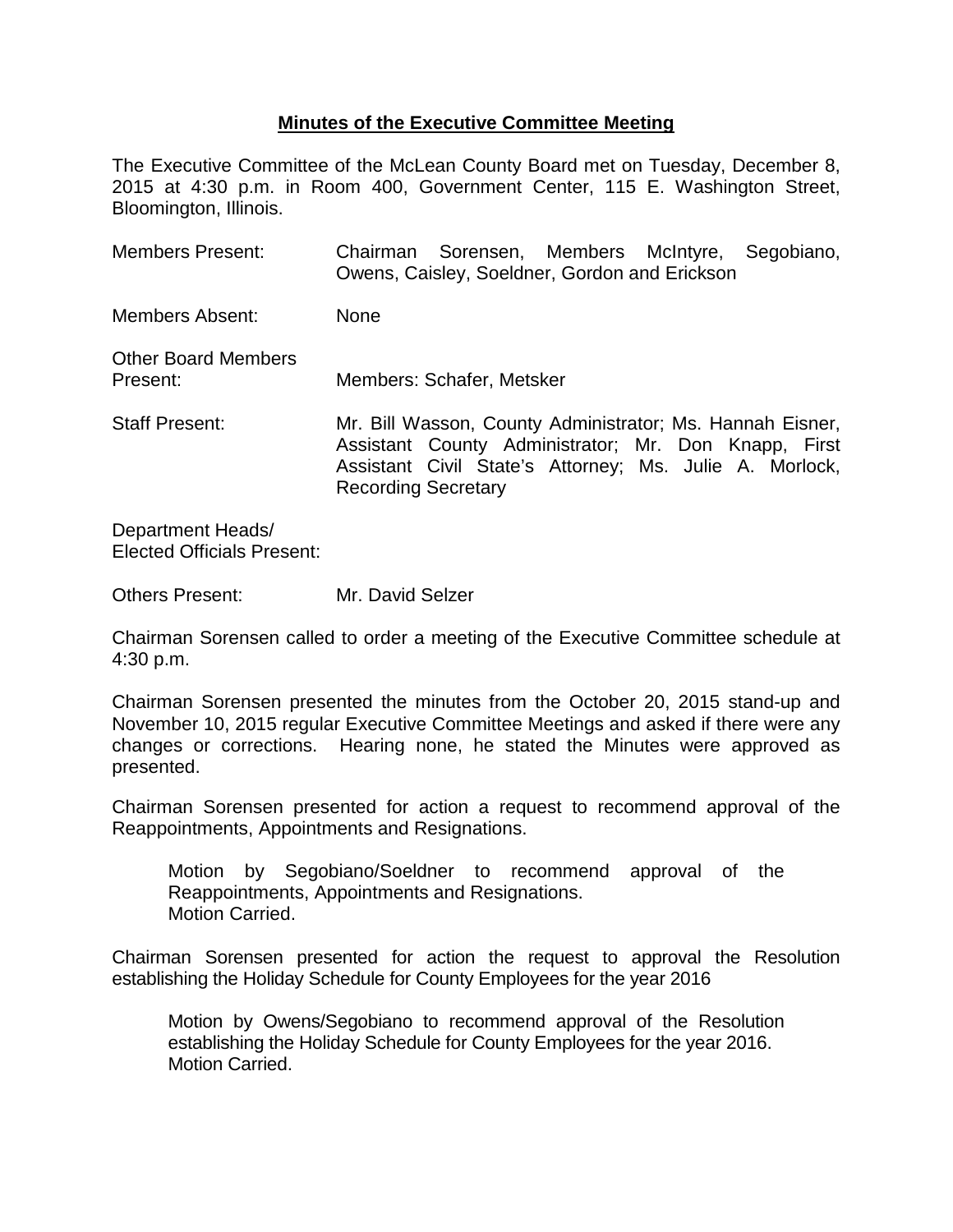Executive Committee Minutes December 8, 2015 Page **2** of **6**

Chairman Sorensen presented for action a request to approve a Resolution establishing County Board Meeting Dates for the calendar year 2016.

Motion by Owens/Gordon to recommend approval of a Resolution establishing County Board Meeting Dates for the calendar year 2016. Motion Carried.

Chairman Sorensen presented for action a request to approve an Agreement with Anderson Legislative Consulting, Ltd.

Motion by Segobiano/McIntyre to recommend approval of an Agreement with Anderson Legislative Consulting, Ltd. Motion Carried.

Chairman Sorensen invited Mr. David Selzer to the table as an applicant for appointment to the seat vacated by Member O'Connor's resignation and asked him to tell the Committee about himself. Mr. Selzer stated that he was on the County Board for 8 years and moved out of the area to take a position in Champaign, then was in Chicago for a while but ended up back in Bloomington. He indicated that he had considered running for the Board after returning to the area but the Districts he lived in were well represented. He stated that when Sonny resigned he considered it a good time to take a look at the seat. Chairman Sorensen asked the Members of the Committee if they had any questions for Mr. Selzer. Mr. Soeldner asked what committees he served on and if he had any requests as to committees he would like to serve on now. Mr. Selzer indicated when he left he was the Chair of Finance, on the Executive Committee and Vice Chair to the Board. He stated that prior to that he had served on the Property and Transportation Committees. Mr. Selzer stated he has a passion for Justice and the mental health topic. Ms. Schafer asked about background in healthcare and mental health. Mr. Selzer indicated that he served on the Board of Marc Center, the Board for Orchard Village; that he has a sister who is mentally handicapped. He stated that there are a lot of issues and challenges that he feels need to be addressed in this area. Chairman Sorensen asked if there were any further questions.

Chairman Sorensen indicated that he would be making a recommendation to the Board for the appointment next Tuesday at the regular Board meeting and encouraged all members of the Executive Committee and the Board get in touch with him to discuss the appointment process and potential Committee assignment adjustments. Chairman Sorensen thanked Mr. Selzer for attending.

Mr. Benjamin Owens, Chairman, Finance Committee presented for action a request to approve an Emergency Appropriation Ordinance amending the McLean County Fiscal year 2015 Combined Annual Appropriation and Budget Ordinance for the Tort Judgement Fund 0135, Civil Litigation 007/0078.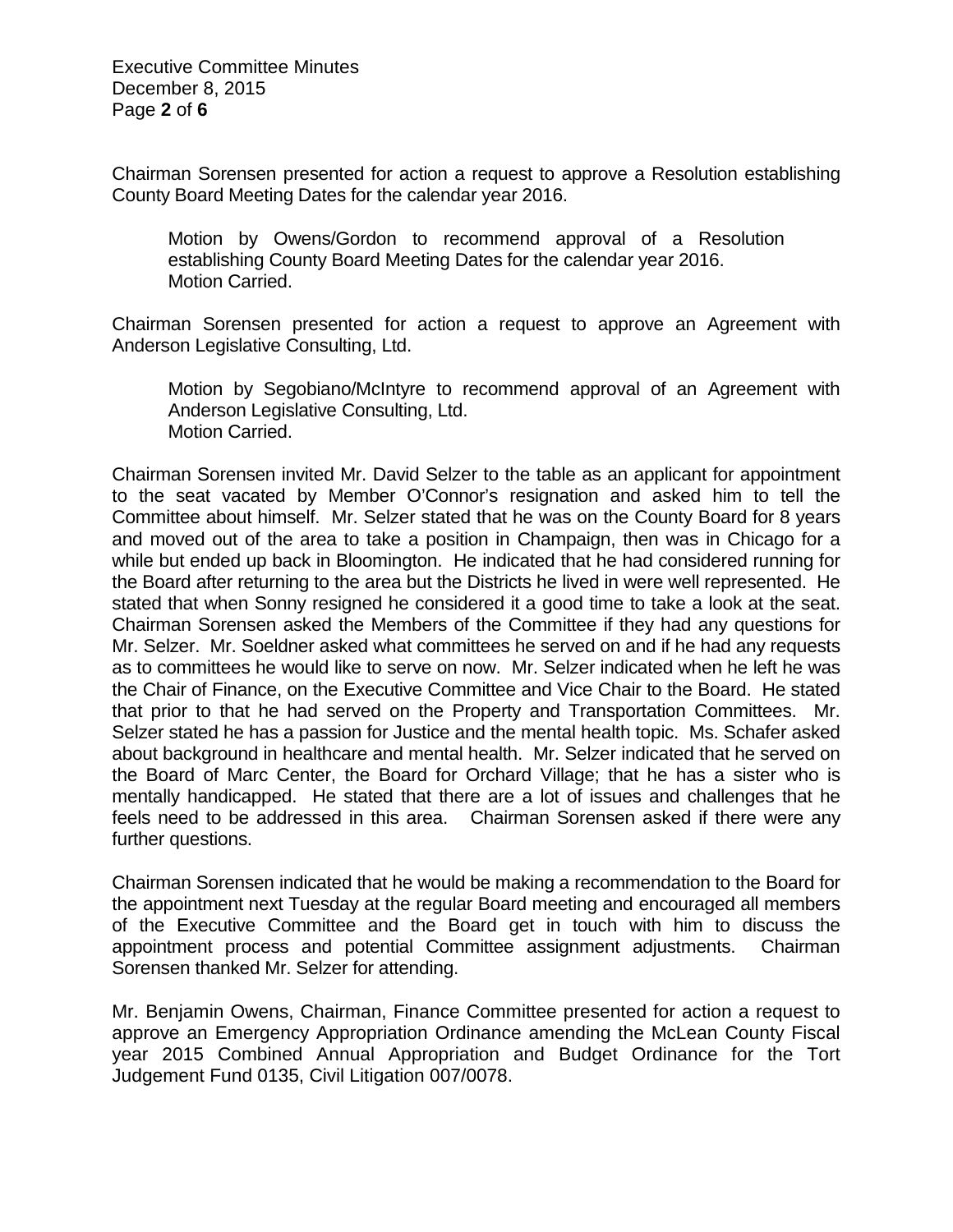Motion by Owens/Gordon to recommend approval of an Emergency Appropriation Ordinance amending the McLean County Fiscal year 2015 Combined Annual Appropriation and Budget Ordinance for the Tort Judgement Fund 0135, Civil Litigation 007/0078. Motion Carried.

Mr. Owens presented for action a request to approve an Emergency Appropriation Ordinance amending the McLean County Fiscal year 2015 Combined Annual Appropriation and Budget Ordinance for Interfund Transfers.

Motion by Owens/Segobiano to recommend approval of an Emergency Appropriation Ordinance amending the McLean County Fiscal year 2015 Combined Annual Appropriation and Budget Ordinance for Interfund Transfers. Motion Carried.

Member Caisley asked that when we do the transfers if the funds could be named instead of numbered.

Mr. Owens indicated the Committee had a couple of items going to the Board next week. Chairman Sorensen asked if anyone had any questions or comments for Chairman Owens of the Finance Committee; hearing none he moved on to Chairman Caisley of the Justice Committee.

Chairman Caisley presented for approval as a set three requests to approve Emergency Appropriation Ordinances amending the McLean County Fiscal Year 2015 Combined Annual Appropriation and Budget Ordinance for the McLean County Coroner's Office, the Children's Advocacy Center and the Jury Commission.

Motion by Caisley/Soeldner to recommend approval of Emergency Appropriation Ordinances Amending the McLean County Fiscal Year 2015 Combined Annual Appropriation and Budget Ordinance for the McLean County Coroner's Office, the Children's Advocacy Center and the Jury Commission. Motion Carried.

Mr. Caisley presented for approval an Emergency Appropriation ordinance amending the McLean County Fiscal Year 2015 Combined Annual Appropriation and Budget Ordinance in Sheriff's Department 0029, the Multidisciplinary Domestic Violence Grant Fund 0160.

Motion by Caisley/Owens to recommend approval of an Emergency Appropriation ordinance amending the McLean County Fiscal Year 2015 Combined Annual Appropriation and Budget Ordinance in Sheriff's Department 0029, the Multidisciplinary Domestic Violence Grant Fund 0160. Motion Carried.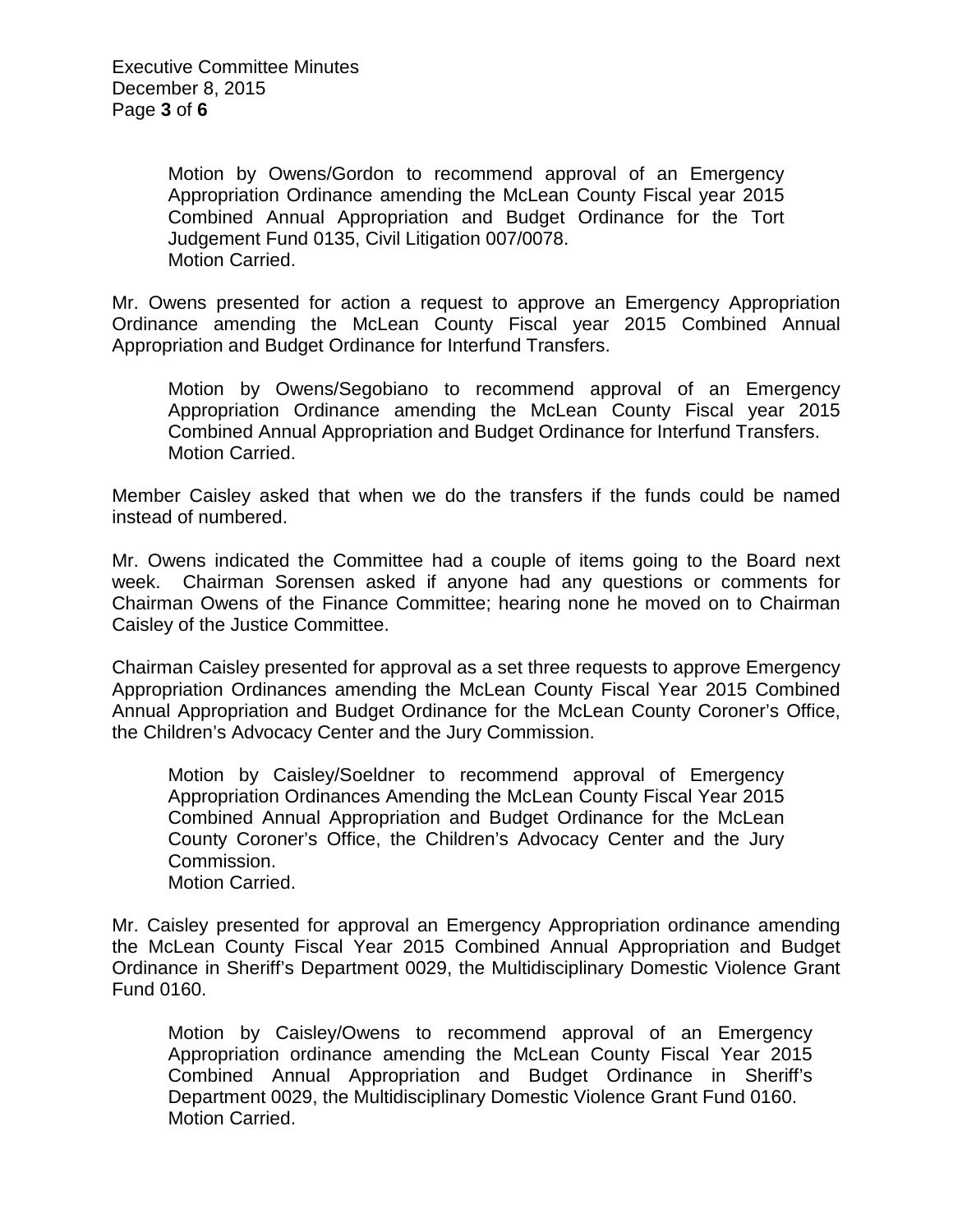Mr. Caisley presented for approval an Emergency Appropriation Ordinance Amending the McLean County Fiscal Year 2015 Combined Annual Appropriation and Budget Ordinance for the McLean County State Attorney's Office.

Motion by Caisley/Owens to recommend approval of an Emergency Appropriation Ordinance Amending the McLean County Fiscal Year 2015 Combined Annual Appropriation and Budget Ordinance for the McLean County State Attorney's Office. Motion Carried.

Mr. Caisley presented for approval an Emergency Appropriation Ordinance Amending the McLean County Fiscal Year 2015 Combined Annual Appropriation and Budget Ordinance - Emergency Management Agency.

> Motion by Caisley/Gordon to recommend approval of an Emergency Appropriation Ordinance Amending the McLean County Fiscal Year 2015 Combined Annual Appropriation and Budget Ordinance - Emergency Management Agency. Motion Carried.

Mr. Caisley indicated the Committee would have several items to be presented to the Board next week for approval. Chairman Sorensen asked if anyone had any questions or comments for Chairman Caisley of the Justice Committee, hearing none he moved on to the Health Committee and Chairman McIntyre.

Mr. McIntyre as Chairman of the Health Committee indicated that they had no items for the Committee. Mr. McIntyre noted that the Health Committee moved their regular meetings to the first Monday of the month at 4:30 p.m. Chairman Sorensen asked if the Committee had any questions for Chairman McIntyre; hearing none he moved on to Chairman Gordon of the Land Use and Development Committee.

Mr. George Gordon, Chairman of the Land Use and Development Committee, stated that the Land Use and Development Committee had nothing to present for action today. He stated they would have two items for the Board next week. Chairman Sorensen asked if anyone had any questions or comments for Chairman Gordon of the Land Use Committee, hearing none he moved on to Chairman Soeldner of the Transportation Committee.

Mr. Jim Soeldner, Chairman, Transportation Committee stated that he had no items for action before the Committee and would have two items to be presented to the Board next week. Mr. McIntyre asked if we were going to be receiving any Motor Fuel Tax funds. Mr. Wasson indicated they were notified by the Department of Transportation that they are anticipating issuing allocations on a weekly basis, trying to do one month a week to get through reimbursement by the end of 2015. Chairman Sorensen asked if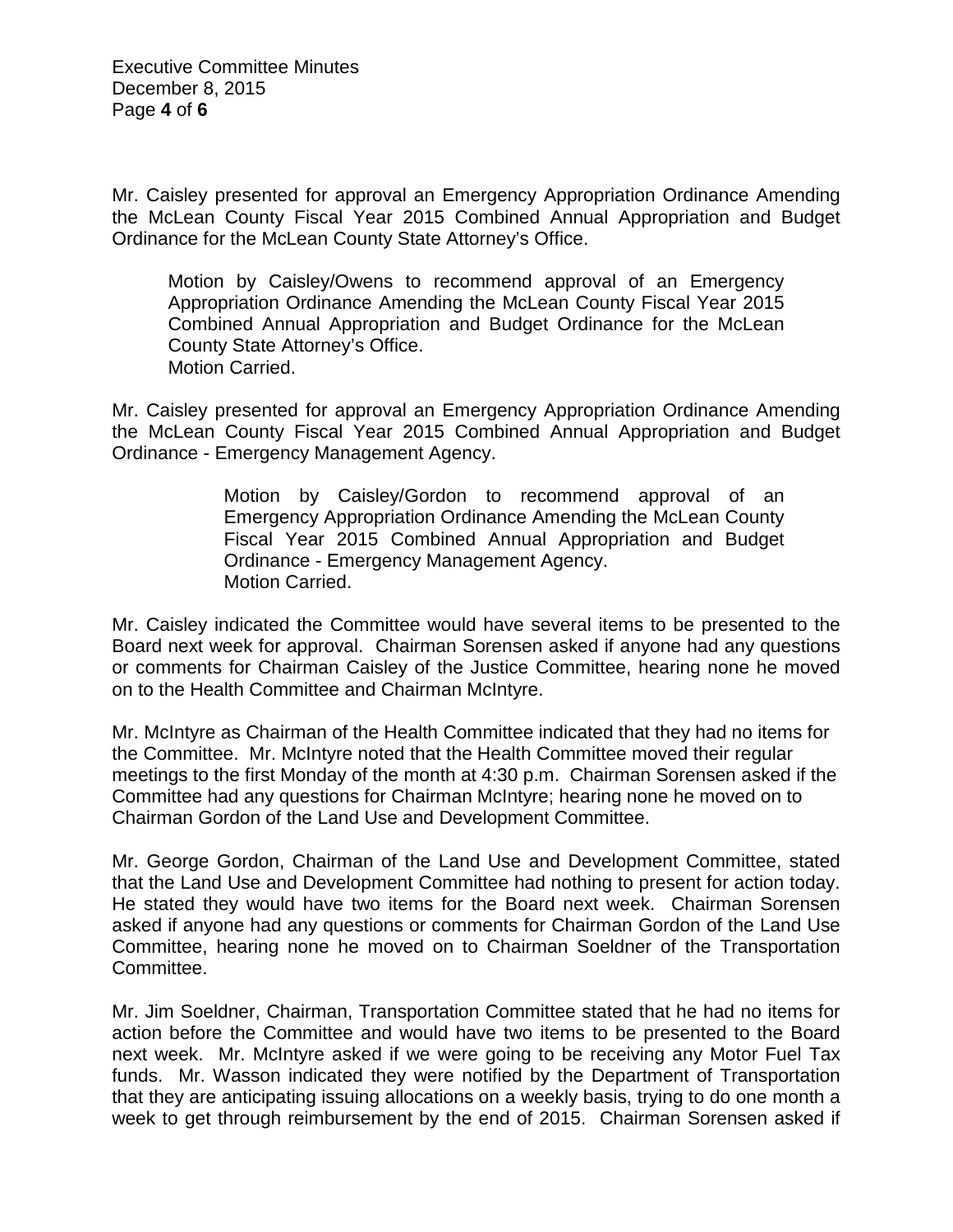Executive Committee Minutes December 8, 2015 Page **5** of **6**

there were any questions for Chairman Soeldner of the Transportation Committee, hearing none, he moved on to Chairman Segobiano of the Property Committee.

Mr. Segobiano, Chairman of the Property Committee, indicated they had nothing to bring before the Committee. Chairman Sorensen asked if there were any questions of Mr. Segobiano, Chairman of the Property Committee; hearing none he moved on to Mr. Wasson and the report of the County Administrator.

Mr. Wasson presented for action Request to approve an Emergency Appropriation ordinance amending the McLean County Fiscal year 2015 Combined Annual Appropriation and Budget Ordinance for County Board and Administration.

Motion by Owens/Caisley to recommend approval of an Emergency Appropriation ordinance amending the McLean County Fiscal year 2015 Combined Annual Appropriation and Budget Ordinance for County Board and Administration.

Motion Carried.

Chairman Sorensen asked if there was any other business to come before the Committee.

Mr. Caisley requested a resolution for Tri-Valley football team and Mr. Segobiano requested a Resolution for the Central Catholic Volleyball team.

Chairman Sorensen indicated that there were bills to pay in the amount of \$87,297.20.

| <b>MCLEAN COUNTY BOARD COMMITTEE REPORT</b><br>AS OF 11/29/2015<br><b>EXPENDITURE SUMMARY BY FUND</b> |                                  |                      |               |                   |
|-------------------------------------------------------------------------------------------------------|----------------------------------|----------------------|---------------|-------------------|
| <b>Executive Committee</b>                                                                            |                                  |                      |               |                   |
| <b>FUND</b>                                                                                           | <b>FUND TITLE</b>                | <b>PENDING TOTAL</b> | PREPAID TOTAL | <b>FUND TOTAL</b> |
| 0001                                                                                                  | <b>GENERAL FUND</b>              |                      | \$64,219.34   | \$64,219.34       |
| 0136                                                                                                  | <b>VETERANS ASSISTANCE COMM.</b> |                      | \$7,643.20    | \$7,643.20        |
| 0159                                                                                                  | WASTE MANAGEMENT FUND            |                      | \$8,570.66    | \$8,570.66        |
| 0180                                                                                                  | <b>VENDING MACHINE ACCOUNT</b>   |                      | \$6,864.00    | \$6,864.00        |
|                                                                                                       |                                  |                      | \$87,297.20   | \$87,297.20       |

Motion by Owens/ Segobiano to recommend approval of the Executive Committee bills for November 29, 2015 as presented to the Committee by the County Auditor. Motion carried.